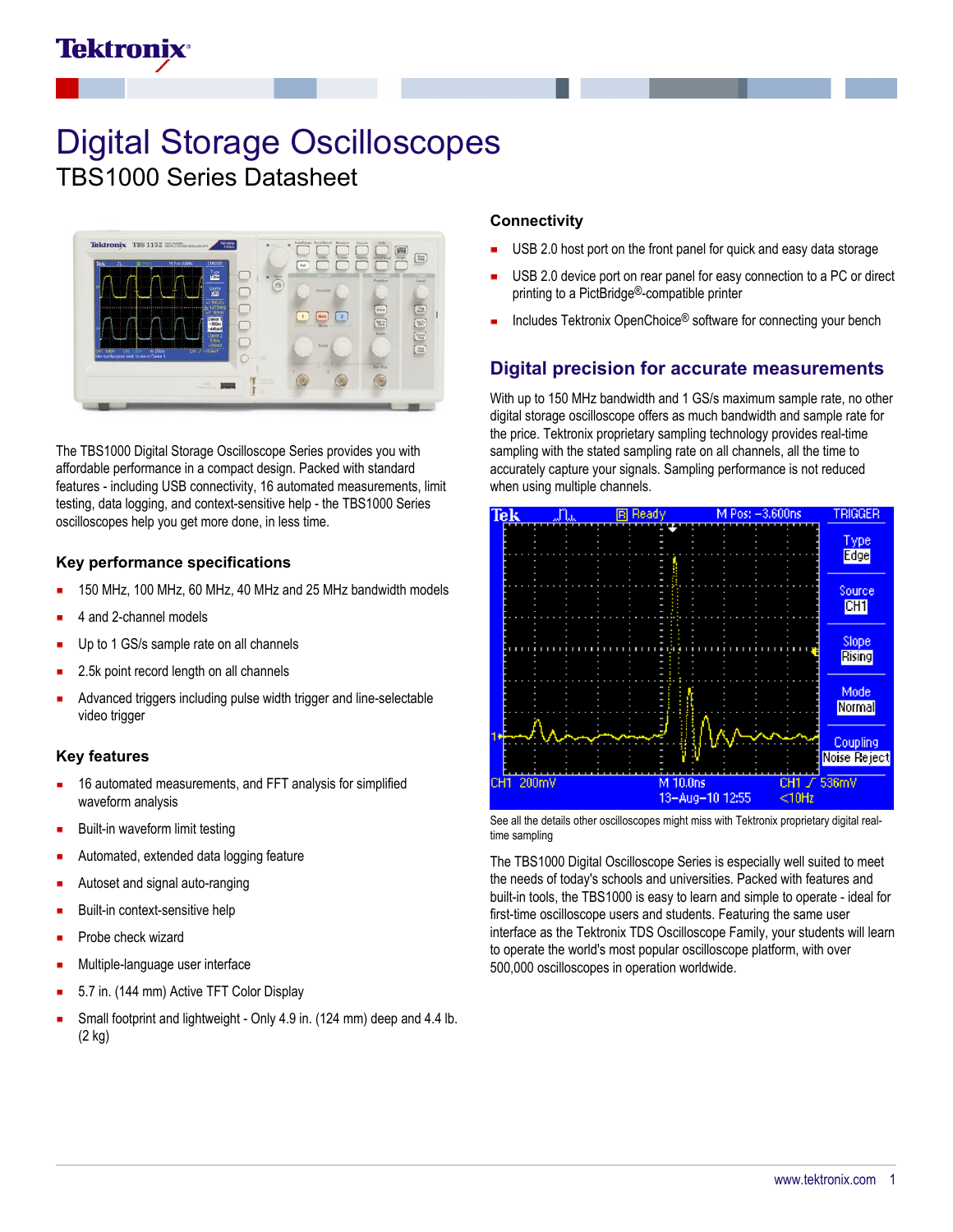

Quickly and easily capture waveforms

To simplify integration with your existing curriculum, the TBS1000 also includes an Education Resource CD filled with tools to help your students master the use of an oscilloscope. The TBS1000 offers the tools and performance you need at a price you can afford.

## **Critical tools for troubleshooting your device**

Advanced triggers - rising/falling edge, pulse width, and video - help you quickly isolate your signals of interest. Once you've captured a signal, advanced math capabilities and automated measurements can speed your analysis. Quickly perform an FFT or add, subtract, or multiply waveforms. Sixteen automated measurements quickly and reliably calculate important signal characteristics such as frequency or rise time, while the built-in Limit Test function enables you to easily identify problems in your signal.



Quickly perform an FFT with the advanced math functions

## **Designed to make your work easy**

The TBS1000 series oscilloscopes are designed with the ease of use and familiar operation you have come to expect from Tektronix.

#### **Intuitive operation**

The intuitive user interface with dedicated per-channel vertical controls, auto-setup, and auto-ranging makes these instruments easy to use, reducing learning time and increasing efficiency.

#### **Help when you need it, where you need it**

| <b>Automatic Measurements</b>                                                                                                                                                  | Page 1/4 | <b>HELP</b>   |
|--------------------------------------------------------------------------------------------------------------------------------------------------------------------------------|----------|---------------|
| You can use the MEASURE menu to set up automatic<br>measurements of times and voltages. The oscilloscope<br>can display up to five different measurements at the<br>same time. |          | Show<br>Topic |
| When you take automatic measurements, the<br>oscilloscope does all the calculating for you, Because                                                                            |          | Index         |
| these measurements use the waveform record points,<br>they are more accurate than <graticule> or <cursor><br/>measurements.</cursor></graticule>                               |          | Help on Help  |
| The oscilloscope updates measurement readouts about<br>twice a second, or as often as there are new waveform<br>frecords.                                                      |          | Back          |
| To set up an automatic measurement:                                                                                                                                            |          | Exit          |
| Use multipurpose knob to scroll                                                                                                                                                |          |               |

The context-sensitive help system provides important information specific to the task you are working on

The built-in Help menu provides you with important information on your oscilloscope's features and functions. Help is provided in the same languages as the user interface.

#### **Probe check wizard**

Check out your probe compensation before making measurements with just one button that starts a fast, easy procedure.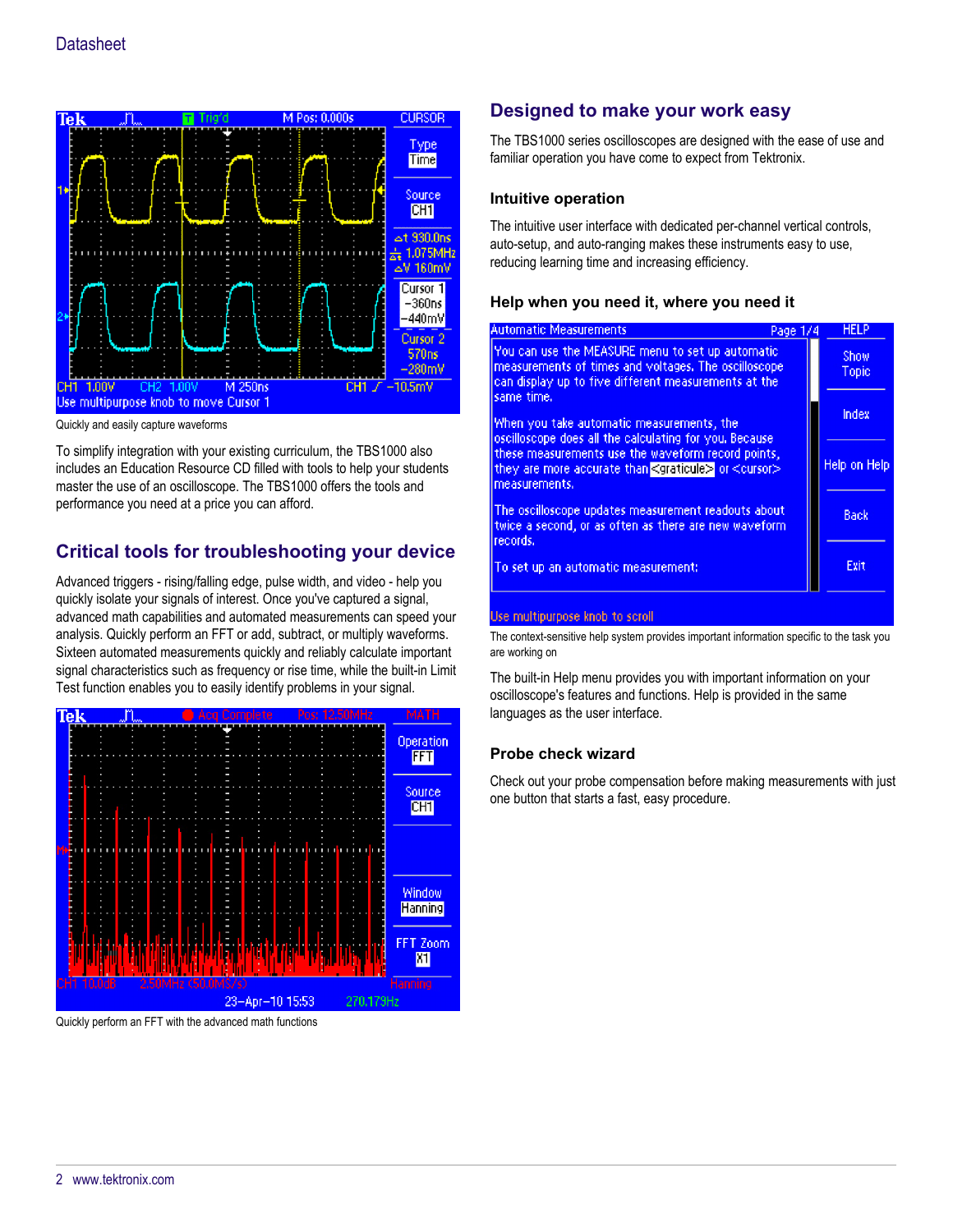#### **Limit test**



Limit test provides a quick Pass/Fail comparison of any triggered input signal to a userdefined template

The oscilloscope can automatically monitor source signals and output Pass or Fail results by judging whether the input waveform is within predefined boundaries. Specific actions can be triggered on violation including stopping waveform acquisition, stopping Limit Test functions, saving the failed waveform data or screen image to a USB memory device, or any combination of the above. This is an ideal solution for manufacturing or service applications where you need to make decisions quickly.

#### **Flexible data transfer**



Data logging enables automatic saving of triggered waveforms

The USB host port on the front panel enables you to save your instrument settings, screenshots, and waveform data in a flash. The built-in Data Logging feature means you can set up your oscilloscope to save userspecified triggered waveforms to a USB memory device for up to 24 hours. You can also select the "Infinite" option for continuous waveform monitoring. With this mode you can save your triggered waveforms to an external USB memory device without a duration limitation until the memory device is full. The oscilloscope will then guide you to insert another USB memory device to continue saving waveforms.

#### **Easy PC connectivity**

Easily capture, save, and analyze measurements results by connecting to your PC with the rear-panel USB device port and the included copy of OpenChoice PC Communications Software. Simply pull screen images and waveform data into the stand-alone desktop application or directly into Microsoft Word and Excel. Alternatively, if you prefer not to use your PC, you can simply print your image directly to any PictBridge-compatible printer.



Easily capture, save and analyze measurement results with OpenChoice™ PC communications software

## **Performance you can count on**

In addition to industry-leading service and support, every TBS1000 series oscilloscope comes backed with a 5-year warranty as standard.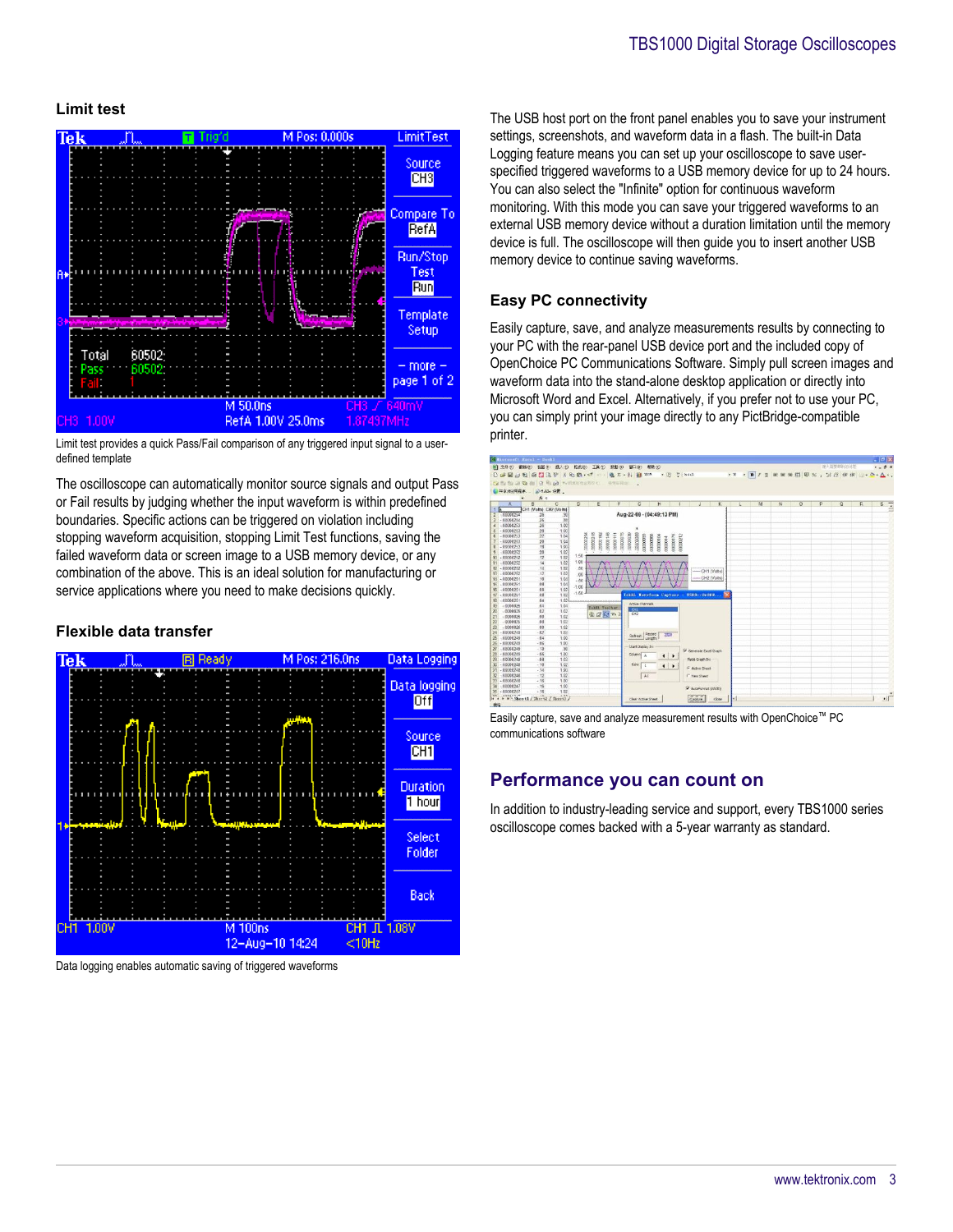## **Educational resources**

Every TBS1000 model includes an education resource CD filled with tools to help your students master the use of an oscilloscope. The education resource CD includes two student labs and instructor's guides, and two primers. The *Introduction to Oscilloscopes* student lab and instructor's guide explains the basics of oscilloscope operation complete with hands-on exercises for your students. The *Introduction to Oscilloscope Probes* student lab and instructor's guide explains the fundamentals of probing and how probes can affect measurement quality. The two primers included are the most popular and widely-used from Tektronix - the *XYZs of Oscilloscopes* and *ABCs of Probes*.



The included education resource CD is filled with tools to help students master the use of an oscilloscope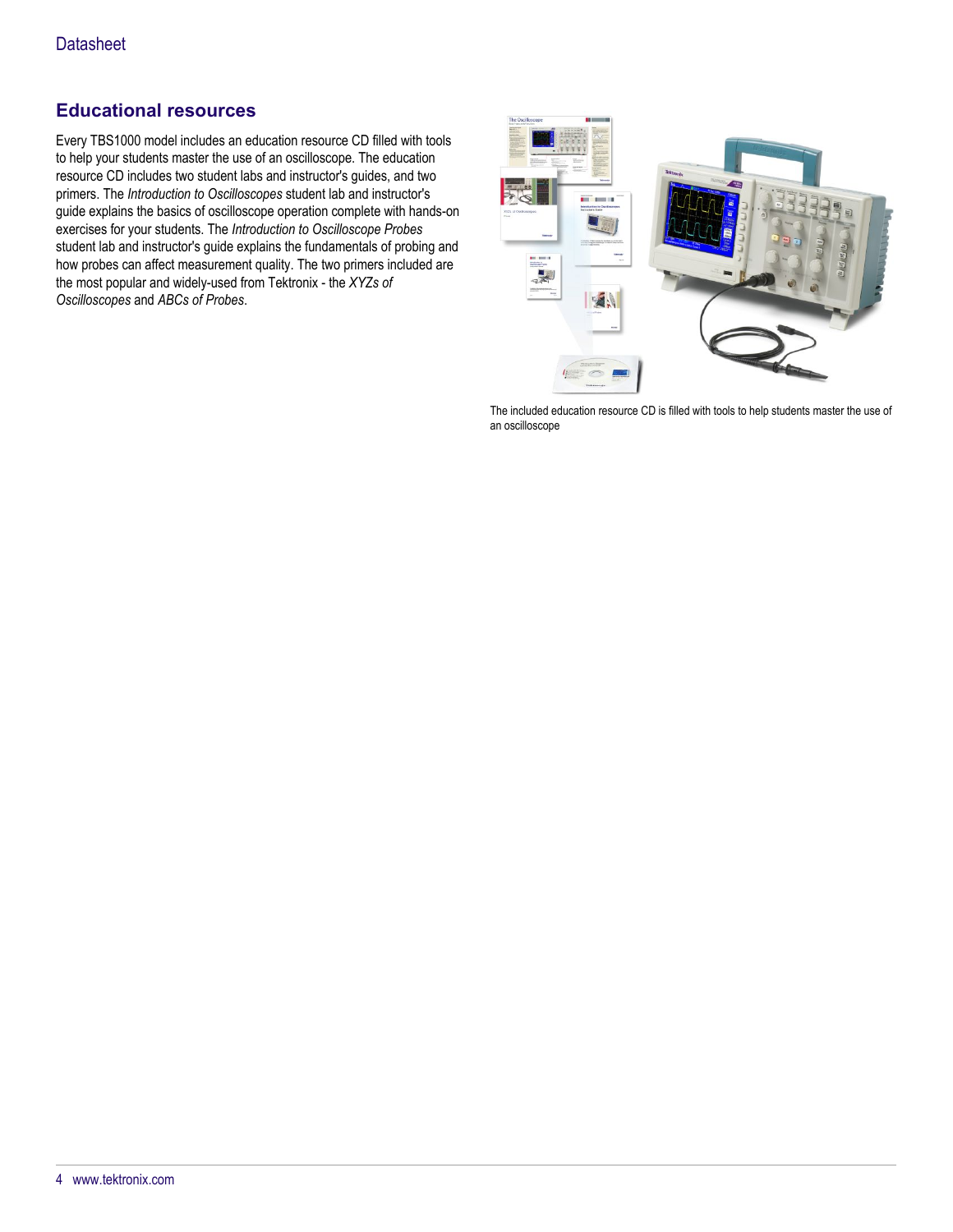# **Specifications**

All specifications apply to all models unless noted otherwise.

#### **Model overview**

|                             | <b>TBS1022</b>                | <b>TBS1042</b> | <b>TBS1062</b> | <b>TBS1064</b> | <b>TBS1102</b> | <b>TBS1104</b> | <b>TBS1152</b> | <b>TBS1154</b> |
|-----------------------------|-------------------------------|----------------|----------------|----------------|----------------|----------------|----------------|----------------|
| Bandwidth <sup>1</sup>      | 25 MHz                        | 40 MHz         | 60 MHz         | 60 MHz         | 100 MHz        | 100 MHz        | 150 MHz        | 150 MHz        |
| Channels                    |                               |                |                |                |                |                |                |                |
| Sample rate on each channel | 500 MS/s                      | 500 MS/s       | $1.0$ GS/s     | $1.0$ GS/s     | $1.0$ GS/s     | $1.0$ GS/s     | $1.0$ GS/s     | $1.0$ GS/s     |
| Record length               | 2.5k points at all time bases |                |                |                |                |                |                |                |

## **Vertical system — Analog channels**

| <b>Vertical resolution</b> | 8 bits                                                                                  |
|----------------------------|-----------------------------------------------------------------------------------------|
| Input sensitivity range    | 2 mV to 5 V/div on all models with calibrated fine adjustment                           |
| DC gain accuracy           | $\pm 3\%$ , from 10 mV/div to 5 V/div                                                   |
| Maximum input voltage      | 300 $V_{RMS}$ CAT II; derated at 20 dB/decade above 100 kHz to 13 $V_{D-D}$ AC at 3 MHz |
| Offset range               | 2 mV to 200 mV/div: $\pm 1.8$ V                                                         |
|                            | >200 mV to 5 V/div: ±45 V                                                               |
| <b>Bandwidth limit</b>     | 20 MHz                                                                                  |
| Input coupling             | AC, DC, GND                                                                             |
| Input impedance            | 1 M $\Omega$ in parallel with 20 pF                                                     |
| <b>Vertical zoom</b>       | Vertically expand or compress a live or stopped waveform                                |

## **Horizontal system — Analog channels**

| Time base range    | $5$ ns to $50$ s/div                                       |
|--------------------|------------------------------------------------------------|
| Time base accuracy | 50 ppm                                                     |
| Horizontal zoom    | Horizontally expand or compress a live or stopped waveform |

<sup>1</sup> Bandwidth is 20 MHz at 2 mV/div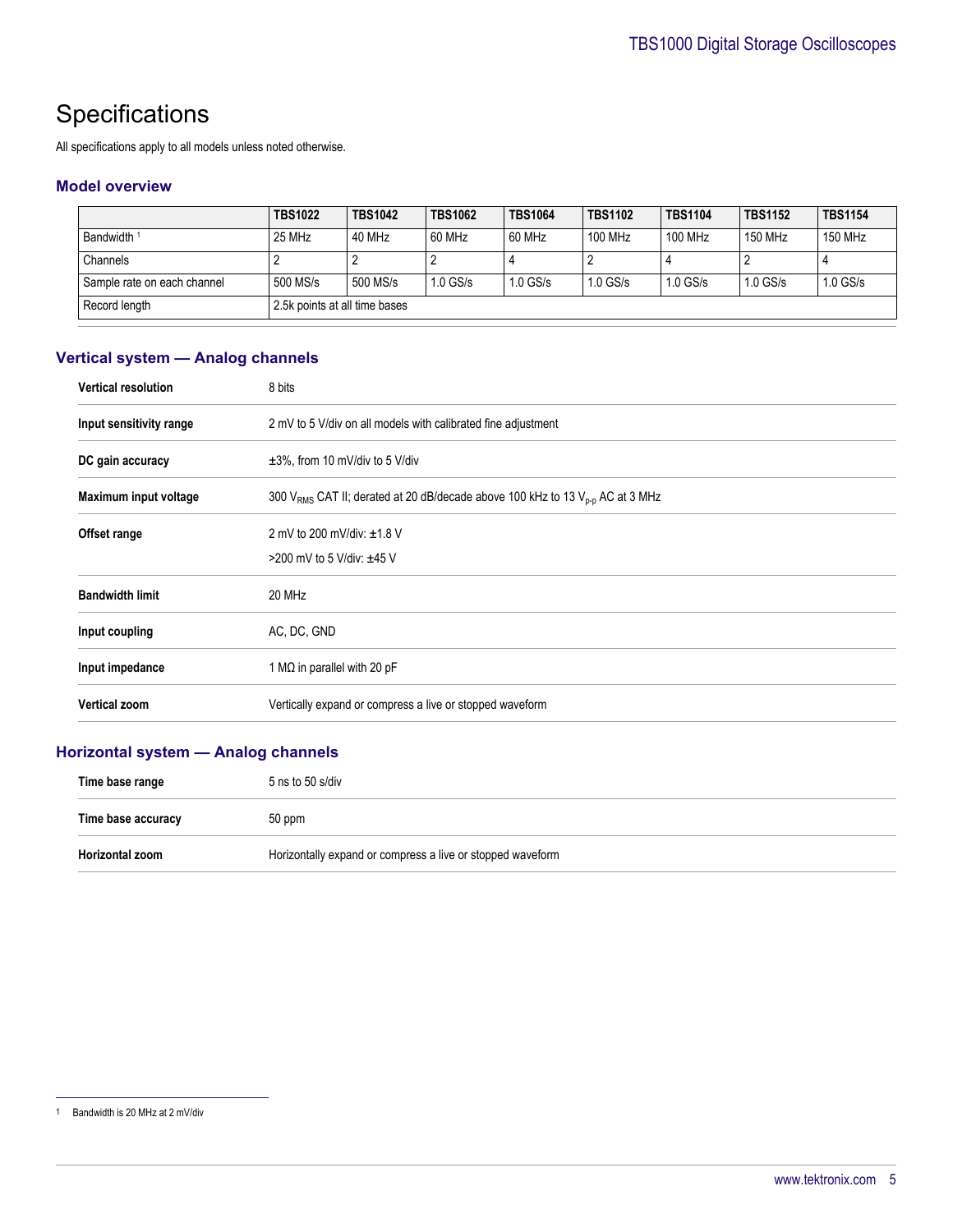## **Input/Output ports**

| <b>USB</b> interface  | USB host port on front panel supports USB flash drives USB device port on back of instrument supports connection to PC and all<br>PictBridge <sup>®</sup> -compatible printers |
|-----------------------|--------------------------------------------------------------------------------------------------------------------------------------------------------------------------------|
| <b>GPIB</b> interface | Optional                                                                                                                                                                       |

## **Data storage**

| Nonvolatile storage                         |                                                                                                            |
|---------------------------------------------|------------------------------------------------------------------------------------------------------------|
| Reference waveform display                  | 2.5K point reference waveforms                                                                             |
| Waveform storage without<br>USB flash drive | 2.5K point                                                                                                 |
| Maximum USB flash drive size                | 64 GB                                                                                                      |
| Waveform storage with USB<br>flash drive    | 96 or more reference waveforms per 8 MB                                                                    |
| Setups without USB flash<br>drive           | 10 front-panel setups                                                                                      |
| Setups with USB flash drive                 | 4000 or more front-panel setups per 8 MB                                                                   |
| Screen images with USB flash<br>drive       | 128 or more screen images per 8 MB (the number of images depends on file format selected)                  |
| Save All with USB flash drive               | 12 or more Save All operations per 8 MB                                                                    |
|                                             | A single Save All operation creates 3 to 9 files (setup, image, plus one file for each displayed waveform) |

# **Acquisition system**

| Acquisition modes      |                                                                                                                                                 |
|------------------------|-------------------------------------------------------------------------------------------------------------------------------------------------|
| <b>Peak Detect</b>     | High-frequency and random glitch capture. Captures glitches as narrow as 12 ns (typical) at all time base settings from 5 us/div to<br>50 s/div |
| Sample                 | Sample data only                                                                                                                                |
| Average                | Waveform averaged, selectable: 4, 16, 64, 128                                                                                                   |
| <b>Single Sequence</b> | Use the Single Sequence button to capture a single triggered acquisition sequence                                                               |
| Roll                   | At acquisition time base settings of >100 ms/div                                                                                                |

## **Trigger system**

| External trigger input<br>Included on all models |                                                                                                                                                  |  |
|--------------------------------------------------|--------------------------------------------------------------------------------------------------------------------------------------------------|--|
| <b>Trigger modes</b>                             | Auto, Normal, Single Sequence                                                                                                                    |  |
| <b>Trigger types</b>                             |                                                                                                                                                  |  |
| Edge (Rising/Falling)                            | Conventional level-driven trigger. Positive or negative slope on any channel. Coupling selections: AC, DC, Noise Reject, HF<br>Reject, LF Reject |  |
| Video                                            | Trigger on all lines or individual lines, odd/even or all fields from composite video, or broadcast standards (NTSC, PAL, SECAM)                 |  |
| <b>Pulse Width (or Glitch)</b>                   | Trigger on a pulse width less than, greater than, equal to, or not equal to, a selectable time limit ranging from 33 ns to 10 s                  |  |
| <b>Trigger source</b>                            | Two channel models: CH1, CH2, Ext, Ext/5, AC Line                                                                                                |  |
|                                                  | Four channel models: CH1, CH2, CH3, CH4, Ext, Ext/5, AC Line                                                                                     |  |
| <b>Trigger view</b>                              | Displays trigger signal while Trigger View button is depressed.                                                                                  |  |
| Trigger signal frequency readout                 | Provides a frequency readout of the trigger source.                                                                                              |  |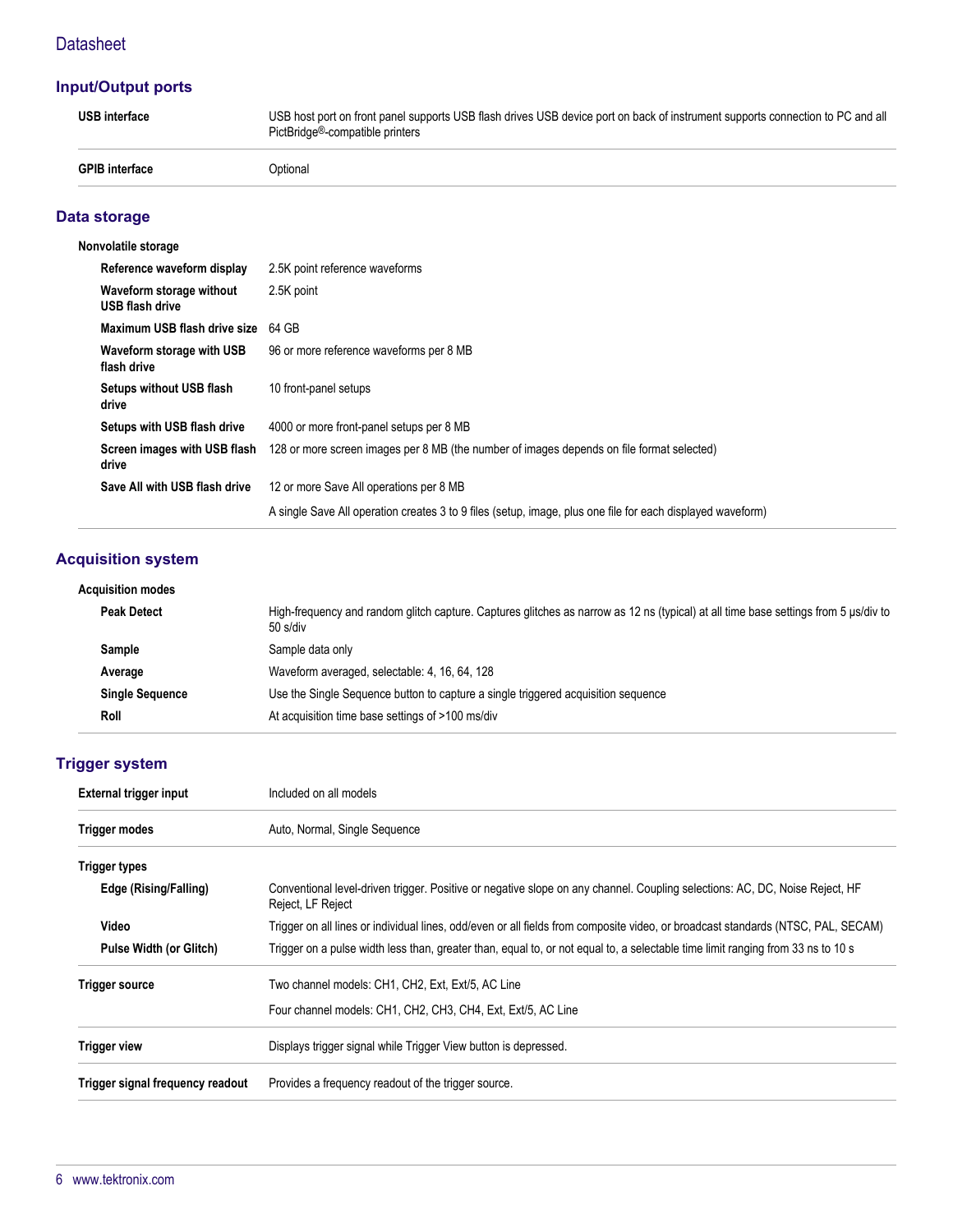#### **Waveform measurements**

# **Cursors Types** Amplitude, Time **Measurements** ΔT, 1/ΔT, ΔV Automatic measurements **Period, Frequency, +Width, -Width, Rise Time, Fall Time, Max, Min, Peak-to-Peak, Mean, RMS, Cycle RMS, Cursor RMS, Duty** Cycle, Phase, and Delay

#### **Waveform math**

| Arithmetic            | Add, Subtract, Multiply                                                                                     |  |
|-----------------------|-------------------------------------------------------------------------------------------------------------|--|
| <b>Math functions</b> | FFT                                                                                                         |  |
| <b>FFT</b>            | Windows: Hanning, Flat Top, Rectangular 2048 sample points                                                  |  |
| <b>Sources</b>        | Two channel models: CH1 - CH2, CH2 - CH1, CH1 + CH2, CH1 × CH2                                              |  |
|                       | Four channel models: CH1 - CH2, CH2 - CH1, CH1 + CH2, CH1 × CH2, CH3 - CH4, CH4 - CH3, CH3 + CH4, CH3 × CH4 |  |

#### **Autoset**

| Single-button, automatic setup of all channels for vertical, horizontal, and trigger systems, with undo Autoset |
|-----------------------------------------------------------------------------------------------------------------|
| Single Cycle, Multicycle, Rising or Falling Edge                                                                |
| Single Cycle, Multicycle, FFT Spectrum                                                                          |
| Video (NTSC, PAL, SECAM)<br>Field: All, Odd, or Even Line: All or Selectable Line Number                        |
|                                                                                                                 |

#### **Autorange**

Automatically adjust vertical and/or horizontal oscilloscope settings when probe is moved from point to point, or when the signal exhibits large changes.

#### **Display system**

| Interpolation   | Sin (x)/x                             |
|-----------------|---------------------------------------|
| Waveform styles | Dots, vectors                         |
| Persistence     | Off, $1 s$ , $2 s$ , $5 s$ , infinite |
| Format          | YT and XY                             |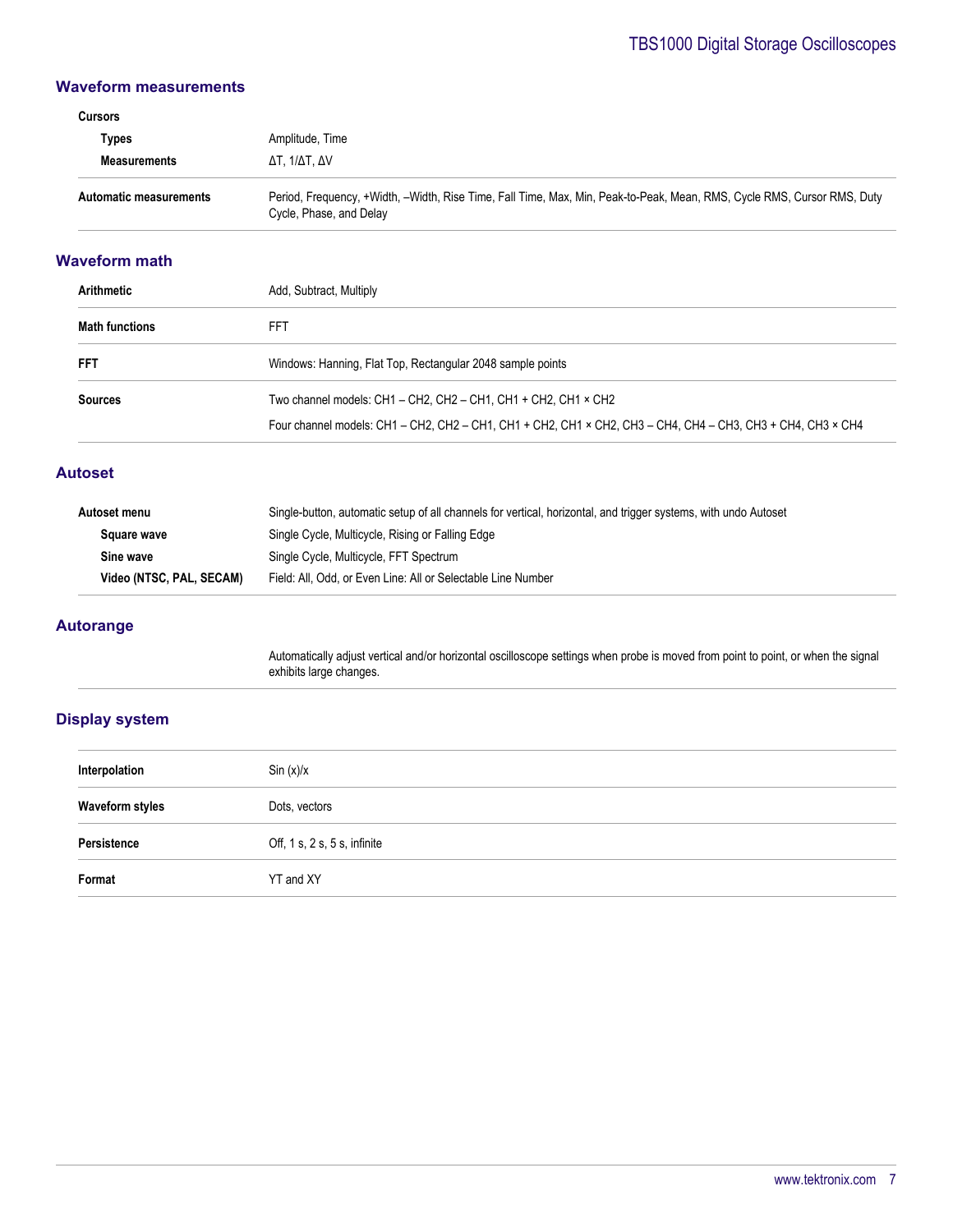## **Physical characteristics**

| <b>Dimensions</b>          |                  | mm      | in.   |
|----------------------------|------------------|---------|-------|
|                            | Height           | 158.0   | 6.22  |
|                            | Width            | 326.3   | 12.85 |
|                            | Depth            | 124.2   | 4.89  |
|                            |                  |         |       |
| <b>Shipping dimensions</b> |                  | mm      | in.   |
|                            | Height           | 266.7   | 10.5  |
|                            | Width            | 476.2   | 18.75 |
|                            | Depth            | 228.6   | 9.0   |
|                            |                  |         |       |
| Weight                     |                  | kg      | Ib.   |
|                            | Instrument only  | $2.0\,$ | 4.4   |
|                            | with accessories | 2.2     | 4.9   |
|                            |                  |         |       |
| RM2000B rackmount          |                  | mm      | in    |
|                            | Width            | 482.6   | 19.0  |
|                            | Height           | 177.8   | 7.0   |
|                            | Depth            | 108.0   | 4.25  |
|                            |                  |         |       |

### **Environmental**

| Temperature                   |                                                                             |  |
|-------------------------------|-----------------------------------------------------------------------------|--|
| <b>Operating</b>              | 0 to +50 $^{\circ}$ C                                                       |  |
| Nonoperating                  | $-40$ to +71 °C                                                             |  |
| Humidity                      |                                                                             |  |
| Operating and nonoperating    | Up to 85% RH at or below $+40$ °C                                           |  |
|                               | Up to 45% RH up to $+50$ °C                                                 |  |
| <b>Altitude</b>               |                                                                             |  |
| Operating and nonoperating    | Up to $3,000$ m $(9,843$ ft.)                                               |  |
| Regulatory                    |                                                                             |  |
| Electromagnetic compatibility | Meets Directive 2004/108/EC, EN 61326-2-1 Class A; Australian EMC Framework |  |
| <b>Safety</b>                 | UL61010-1:2004, CSA22.2 No. 61010-1:2004, EN61010-1:2001, IEC61010-1:2001   |  |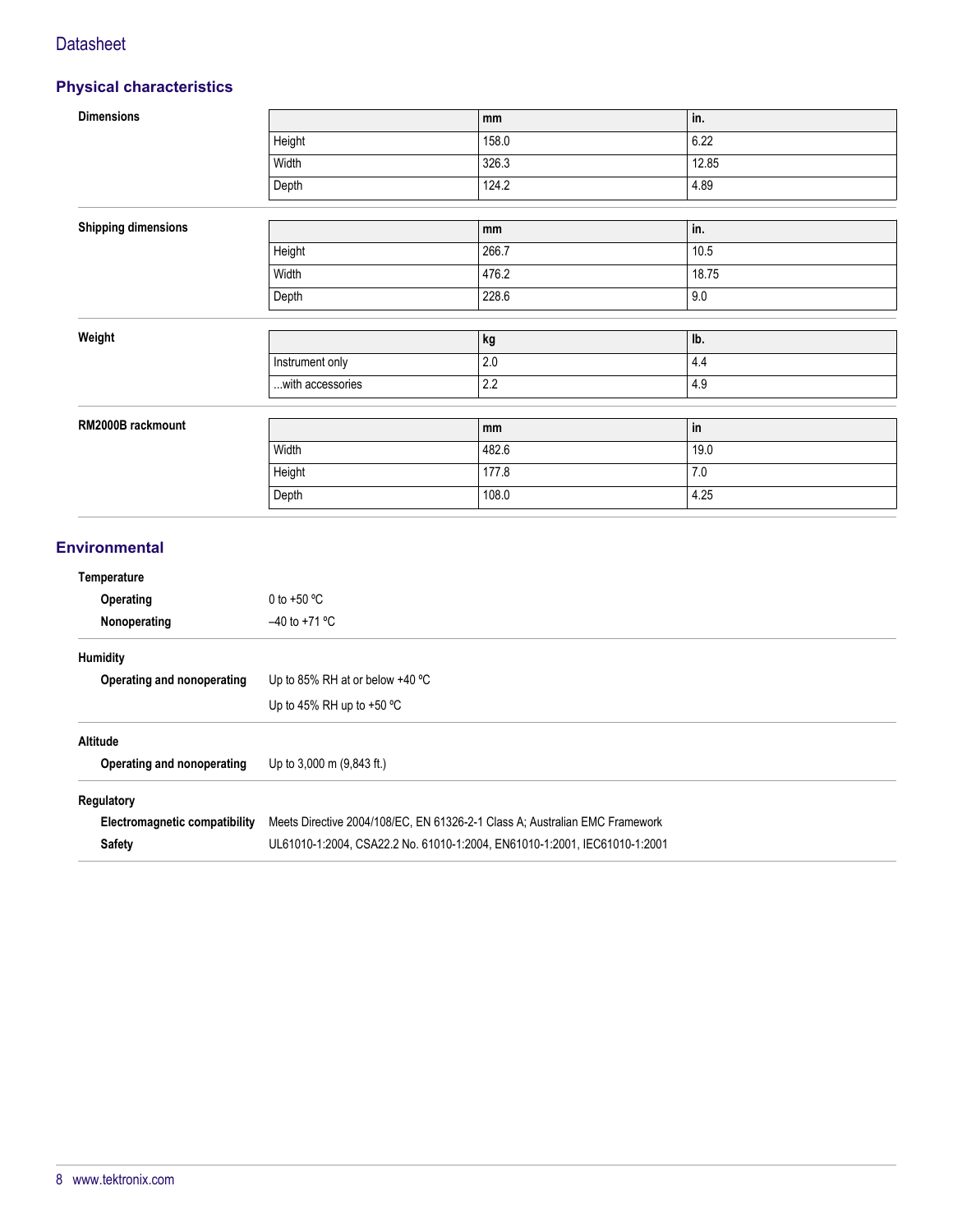# Ordering information

## **Models**

| <b>TBS1022</b> | 25 MHz, 2 Ch, 500 MS/s, TFT DSO |
|----------------|---------------------------------|
| <b>TBS1042</b> | 40 MHz, 2 Ch, 500 MS/s, TFT DSO |
| <b>TBS1062</b> | 60 MHz, 2 Ch, 1 GS/s, TFT DSO   |
| <b>TBS1064</b> | 60 MHz. 4 Ch. 1 GS/s. TFT DSO   |
| <b>TBS1102</b> | 100 MHz. 2 Ch. 1 GS/s. TFT DSO  |
| <b>TBS1104</b> | 100 MHz, 4 Ch, 1 GS/s, TFT DSO  |
| <b>TBS1152</b> | 150 MHz. 2 ch. 1 GS/s. TFT DSO  |
| <b>TBS1154</b> | 150 MHz, 4 ch, 1 GS/s, TFT DSO  |

## **Language options**

Translated front-panel overlays included with their respective user manuals. <sup>2</sup>

| Language        | <b>Description</b>                          |
|-----------------|---------------------------------------------|
| L0              | English (front-panel overlay on instrument) |
| L1              | French (front-panel overlay)                |
| L2              | Italian (front-panel overlay)               |
| L3              | German (front-panel overlay)                |
| L4              | Spanish (front-panel overlay)               |
| L5              | Japanese (front-panel overlay)              |
| L6              | Portuguese (front-panel overlay)            |
| L7              | Simple Chinese (front-panel overlay)        |
| L <sub>8</sub>  | Standard Chinese (front-panel overlay)      |
| L9              | Korean (front-panel overlay)                |
| L <sub>10</sub> | Russian (front-panel overlay)               |

<sup>2</sup> User manuals (PDF) in 11 languages are available on the CD and for download from www.tektronix.com . There are no printed user manuals.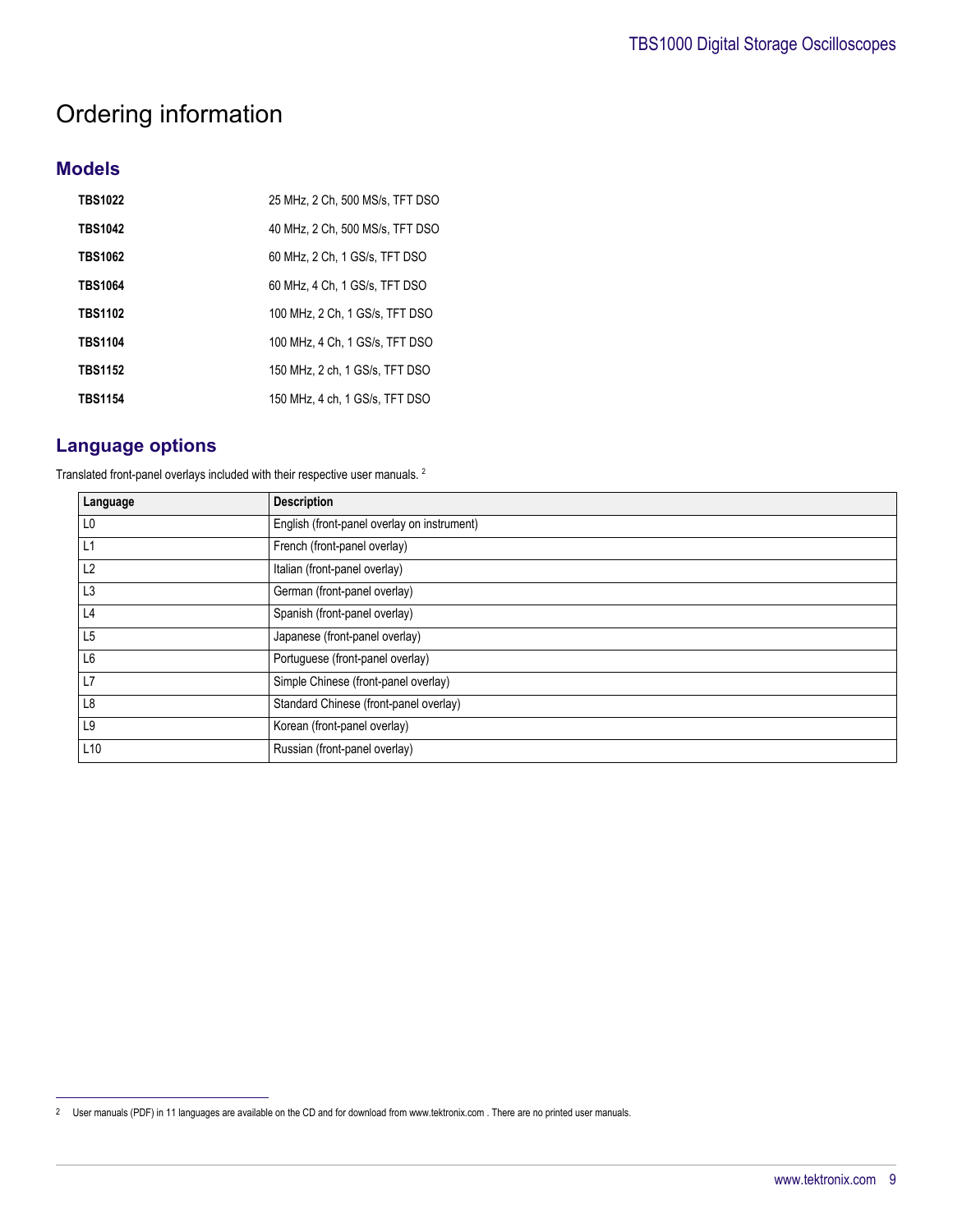# **Power plug options**

| Opt. A0         | North America power plug (115 V, 60 Hz)    |
|-----------------|--------------------------------------------|
| Opt. A1         | Universal Euro power plug (220 V, 50 Hz)   |
| Opt. A2         | United Kingdom power plug (240 V, 50 Hz)   |
| Opt. A3         | Australia power plug (240 V, 50 Hz)        |
| Opt. A5         | Switzerland power plug (220 V, 50 Hz)      |
| Opt. A6         | Japan power plug (100 V, 110/120 V, 60 Hz) |
| Opt. A10        | China power plug (50 Hz)                   |
| <b>Opt. A11</b> | India power plug (50 Hz)                   |
| <b>Opt. A12</b> | Brazil power plug (60 Hz)                  |
| Opt. A99        | No power cord                              |
|                 |                                            |

# **Service options**

**Opt. D1** Calibration Data Report

Probes and accessories are not covered by the oscilloscope warranty and Service Offerings. Refer to the datasheet of each probe and accessory model for its unique warranty and calibration terms.

## **Standard accessories**

| <b>Accessory</b>                                                               | <b>Description</b>                                                                                                                                                                                                                                                                                                       |
|--------------------------------------------------------------------------------|--------------------------------------------------------------------------------------------------------------------------------------------------------------------------------------------------------------------------------------------------------------------------------------------------------------------------|
| Passive probes, one per channel                                                | TPP0101: 100 MHz passive probe for: TBS1022, TBS1042, TBS1062, TBS1064, TBS1102, and TBS1104                                                                                                                                                                                                                             |
|                                                                                | TPP0201: 200 MHz passive probe for: TBS1152 and TBS1154                                                                                                                                                                                                                                                                  |
| Power cord                                                                     | (Please specify plug option)                                                                                                                                                                                                                                                                                             |
| NIM/NIST                                                                       | Traceable certificate of calibration                                                                                                                                                                                                                                                                                     |
| Printed documentation                                                          | Installation and safety manual                                                                                                                                                                                                                                                                                           |
|                                                                                | (English, Japanese, and Simplified Chinese)                                                                                                                                                                                                                                                                              |
| CD with customer documentation and<br>OpenChoice PC communications<br>software | Customer documentation including detailed user manuals (English, French, German, Italian, Japanese, Korean, Portuguese,<br>Russian, Simplified Chinese, Spanish, Traditional Chinese)                                                                                                                                    |
|                                                                                | Software for fast and easy communication between an MS Windows PC and the TBS1000 series using USB to transfer and save<br>settings, waveforms, measurements, and screen images                                                                                                                                          |
| Educators Classroom and Lab<br>Resource CD                                     | Contains lab experiments and primers for both oscilloscopes and probes                                                                                                                                                                                                                                                   |
| 5-year warranty                                                                | Covers labor and parts for defects in materials and workmanship for 5 years, excluding probes and accessories (probes and<br>accessories are not covered by the oscilloscope warranty and service offerings. refer to the data sheet of each probe and<br>accessory model for its unique warranty and calibration terms) |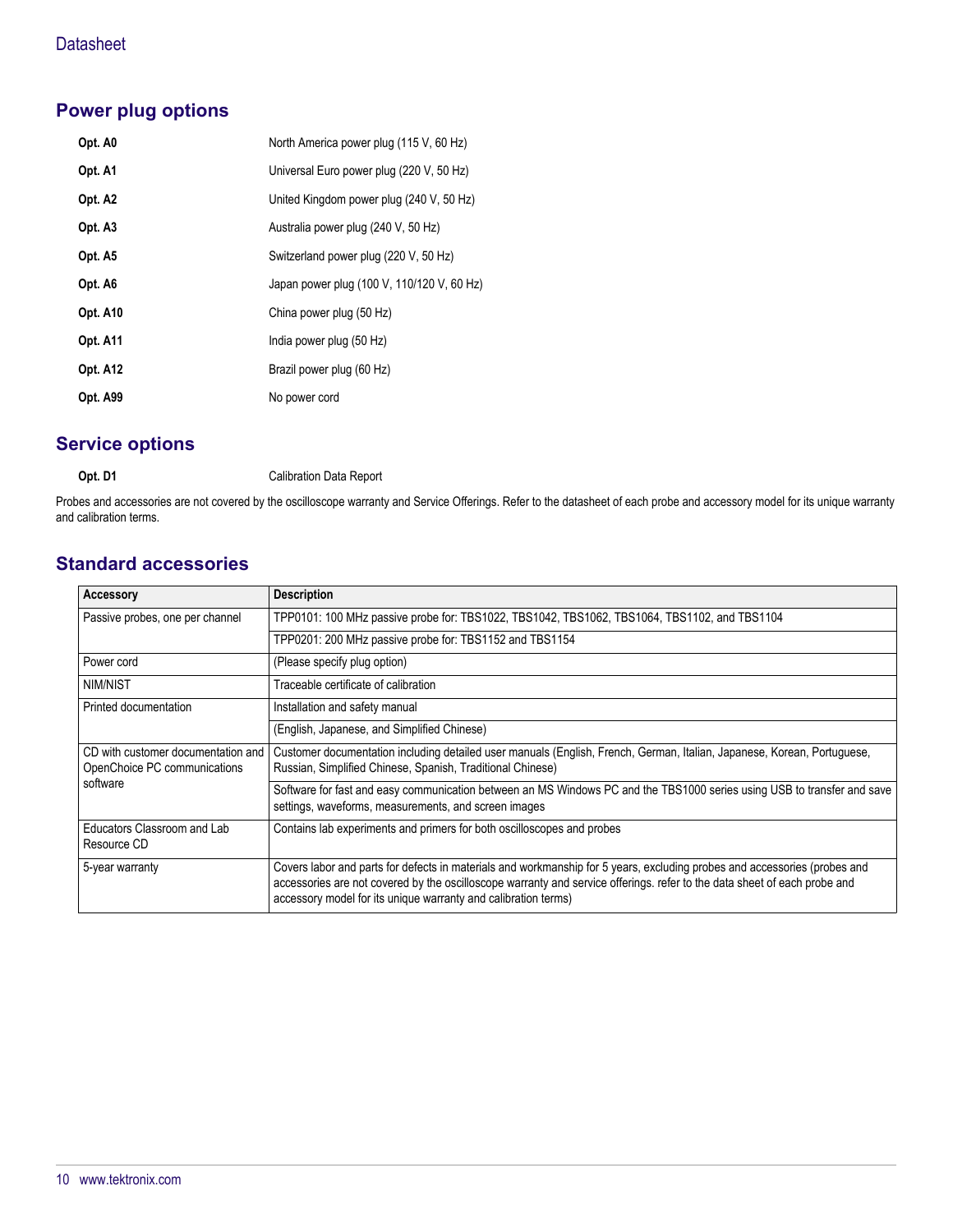# **Recommended accessories**

| Accessory      | <b>Description</b>                                          |
|----------------|-------------------------------------------------------------|
| TEK-USB-488    | GPIB-to-USB converter                                       |
| AC2100         | Soft carrying case for instrument                           |
| HCTEK4321      | Hard plastic carrying case for instrument (requires AC2100) |
| <b>RM2000B</b> | Rackmount kit                                               |
| 077-0444-xx    | Programmer manual - English only                            |
| 077-0772-xx    | Service manual - English only                               |
| 174-4401-xx    | USB host to device cable, 3 ft. long                        |

# **Recommended probes**

| Probe            | <b>Description</b>                                     |
|------------------|--------------------------------------------------------|
| TPP0101          | 10X passive probe, 100 MHz bandwidth                   |
| TPP0201          | 10X passive probe, 200 MHz bandwidth                   |
| P2220            | 1X/10X passive probe, 200 MHz bandwidth                |
| P6101B           | 1X passive probe (15 MHz, 300 $V_{RMS}$ CAT II rating) |
| P6015A           | 1000X high-voltage passive probe (75 MHz)              |
| P5100A           | 100X high-voltage passive probe (500 MHz)              |
| P5200A           | 50 MHz, 50X/500X high-voltage differential probe       |
| P6021A           | 15 A, 60 MHz AC current probe                          |
| P6022            | 6 A, 120 MHz AC current probe                          |
| A621             | 2000 A, 5 to 50 kHz AC current probe                   |
| A622             | 100 A, 100 kHz AC/DC current probe/BNC                 |
| TCP303/TCPA300   | 150 A, 15 MHz AC/DC current probe/amplifier            |
| TCP305A/TCPA300  | 50 A, 50 MHz AC/DC current probe/amplifier             |
| TCP312A/TCPA300  | 30 A, 100 MHz AC/DC current probe/amplifier            |
| TCP404XL/TCPA400 | 500 A, 2 MHz AC/DC current probe/amplifier             |

# $C \in$ (SRI) (SRI)

Tektronix is registered to ISO 9001 and ISO 14001 by SRI Quality System Registrar.



Product(s) complies with IEEE Standard 488.1-1987, RS-232-C, and with Tektronix Standard Codes and Formats.